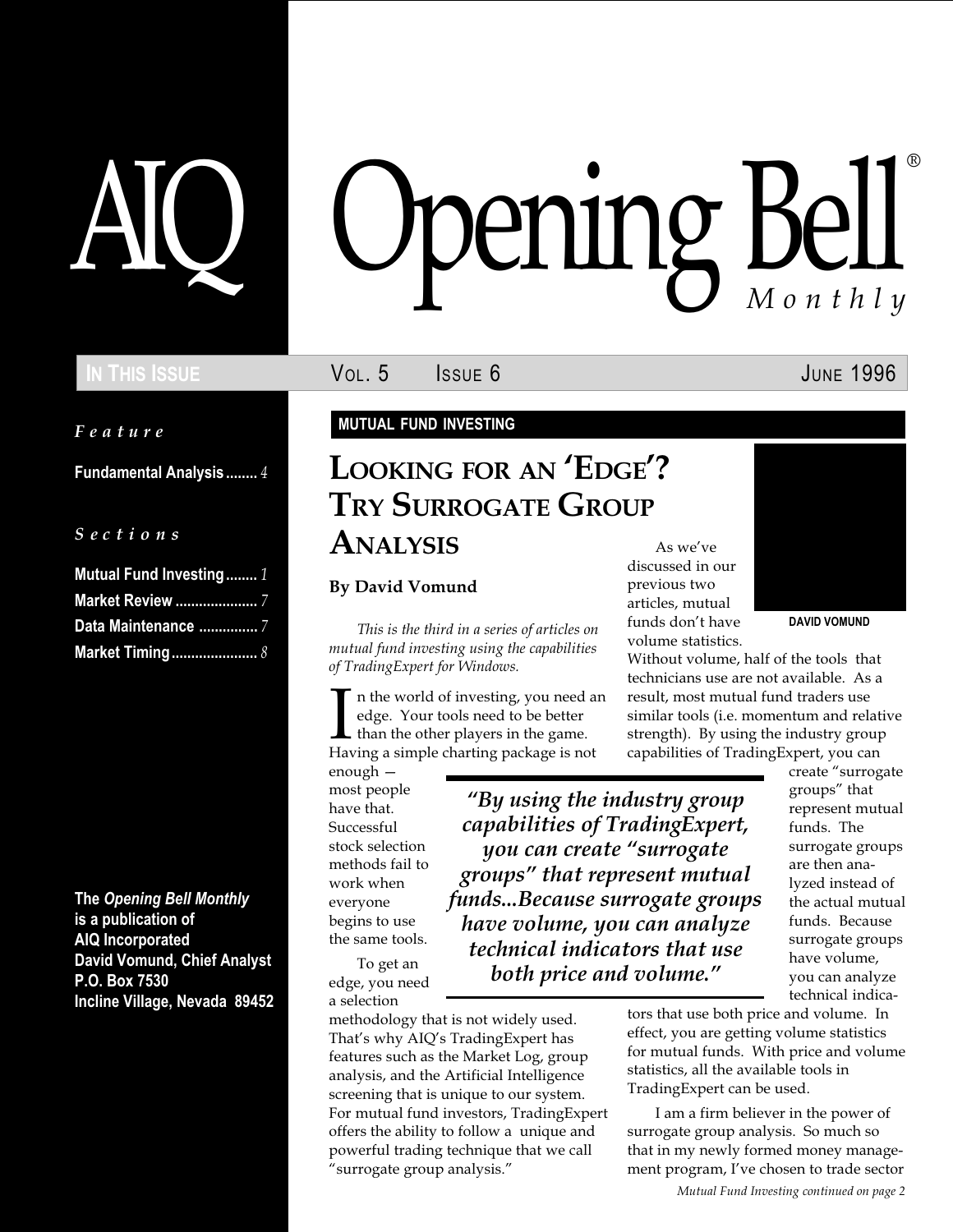#### MUTUAL FUND INVESTING continued ...

is less flashy than trading individual stocks and you'll never latch on to a huge winner like Iomega, but when you measure overall portfolio return and factor in portfolio volatility, mutual funds can be a very appropriate investment vehicle.

Surrogate groups can be constructed in two ways. First, you can take the 10 largest stock holdings of the mutual fund and form an industry group of those holdings. Second, you can run AIQ's MatchMaker program, looking for stocks that have a high correlation to the fund. If you use MatchMaker, a combination of these two approaches may be the best method.

Most mutual fund companies will read you their 10 largest stock holdings over the phone. For those interested in Fidelity funds, there is a Mutual Fund Guide (800-908-0068), which is a monthly publication that lists the 10 largest holdings for most of the Fidelity funds, including all of the sector funds.

Using MatchMaker, it is best to run the correlation test over several time periods. A three month correlation using daily data, a six month correlation using daily data, and a one year correlation using weekly data works

#### PLEASE SEND CORRESPONDENCE TO:

Opening Bell Monthly G.R. Barbor, Editor P.O. Box 7530 Incline Village, NV 89452

AIQ Opening Bell Monthly does not intend to make trading recommendations, nor do we publish, keep or claim any track records. It is designed as a serious tool to aid investors in their trading decisions through the use of AIQ software and an increased familiarity with technical indicators and trading strategies. AIQ reserves the right to use or edit submissions.

For subscription information, phone 1-800-332-2999 or 1-702-831-2999.

© 1993-1996, AIQ Systems



With surrogate groups, a common concern is the time lag that takes place between the time a fund manager sells a stock to when you actually find out the stock was sold. Because of this time lag, the surrogate group technique works best for sector funds. These funds concentrate on specific industries so the fund manager of an energy fund may sell a holding but he is replacing it

with another energy related stock. These stocks tend to move in and out of favor at the same time.

Another advantage of sector funds is that the 10 largest stock holdings typically represent a larger portion of the total portfolio. For large diversified mutual funds, the 10 largest stock holdings typically represent only 10% to 20% of the total portfolio. For sector

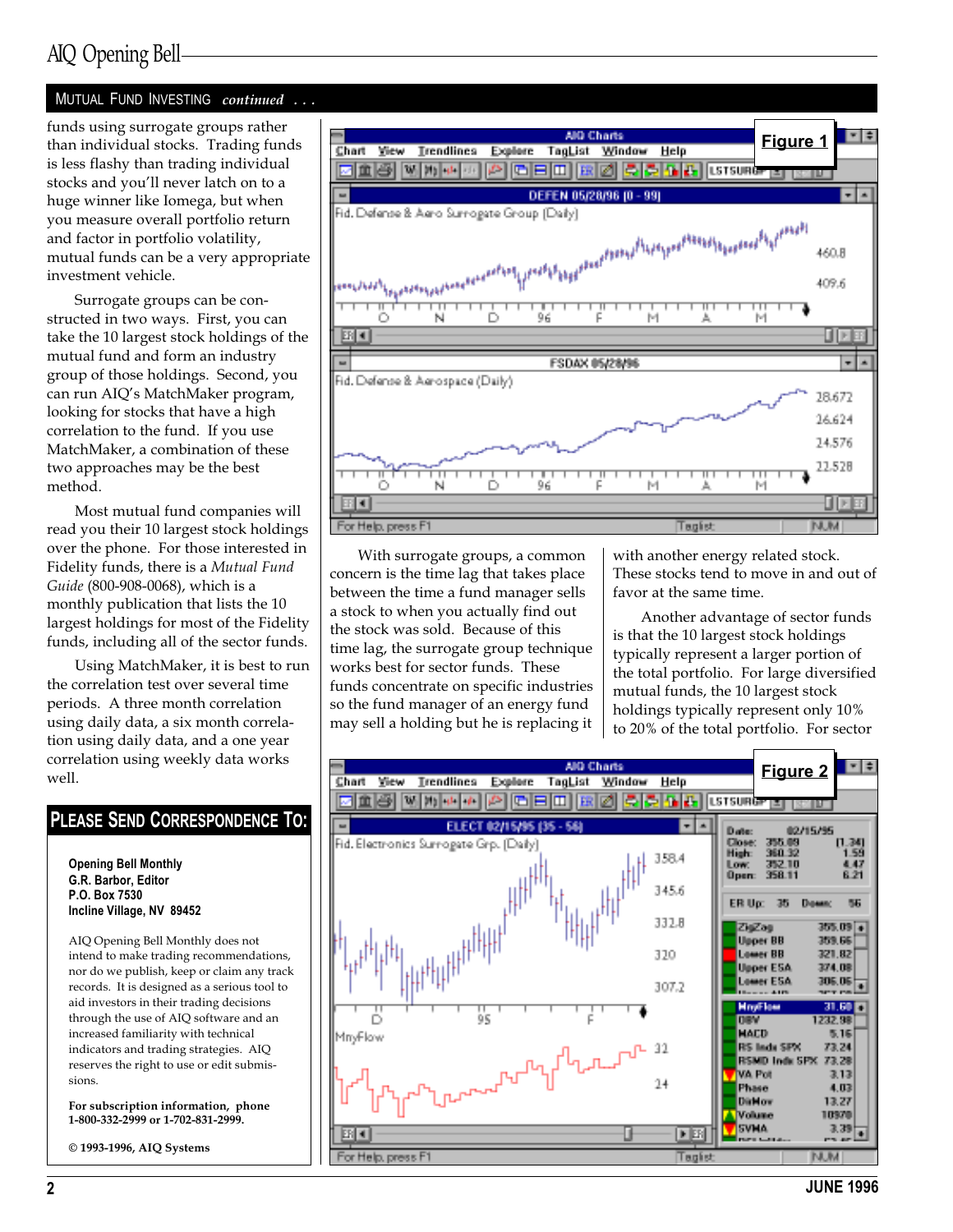#### MUTUAL FUND INVESTING continued ...

funds, the 10 largest holdings usually represent 40% to 50% of the total portfolio. Despite the fact that the 10 largest holdings represent 50% or less of sector fund portfolios, MatchMaker correlation tests that compare the sector funds to their corresponding surrogate groups show high correlations.

As a visual demonstration of how the mutual fund and the surrogate group move together we've plotted both the Defense & Aerospace surrogate group along with the price of the actual fund (Figure 1).

With surrogate group analysis, we have access to price and volume indicators such as On Balance Volume and Money Flow. Taking a look at one of last year's best performing funds, we see the advantage of using these indicators. In early 1995, the surrogate group for the Fidelity Electronics fund began its advance and its Money Flow indicator was very strong (**Figure 2**). Even as the surrogate group fell in late January, the Money Flow indicator moved higher. This fund was holding semiconductor stocks and had a spectacular 90% profit through midyear.

Beginning in August, however, we



began to see bearish readings. In August to September, the surrogate group made a series of new highs but the Money Flow indicator was making lower highs (*Figure 3*). Underlying distribution was taking place. Semiconductor stocks proceeded to correct in the fourth quarter.

In today's strong market, it is hard to spot positive divergences because



the surrogate groups are making new highs. In this market environment, you simply want to make sure the indicators are hitting new highs as well. An example is the Brokerage & Investments fund found in **Figure 4**. The surrogate group has just reached a new high and we see both the Money Flow and On Balance Volume indicators are hitting new highs as well.

To the TradingExpert system, a surrogate group is just another industry group structure. That means you can run both the daily and weekly group analysis reports on surrogate groups. I like the groups that are in the top third of both reports and have a positive daily Delta Trend Score.

Using surrogate groups is a powerful technique for analyzing mutual funds. By examining indicators like Money Flow and On Balance Volume, we can often get an indication as to whether the fund's stock holdings are being accumulated or distributed. This analysis requires constant upkeep on the group holdings but the maintenance time is well worth the effort.  $\blacksquare$ 

In addition to managed accounts, David Vomund publishes two advisories for stock and sector fund investing. For information, phone 702-831-1544.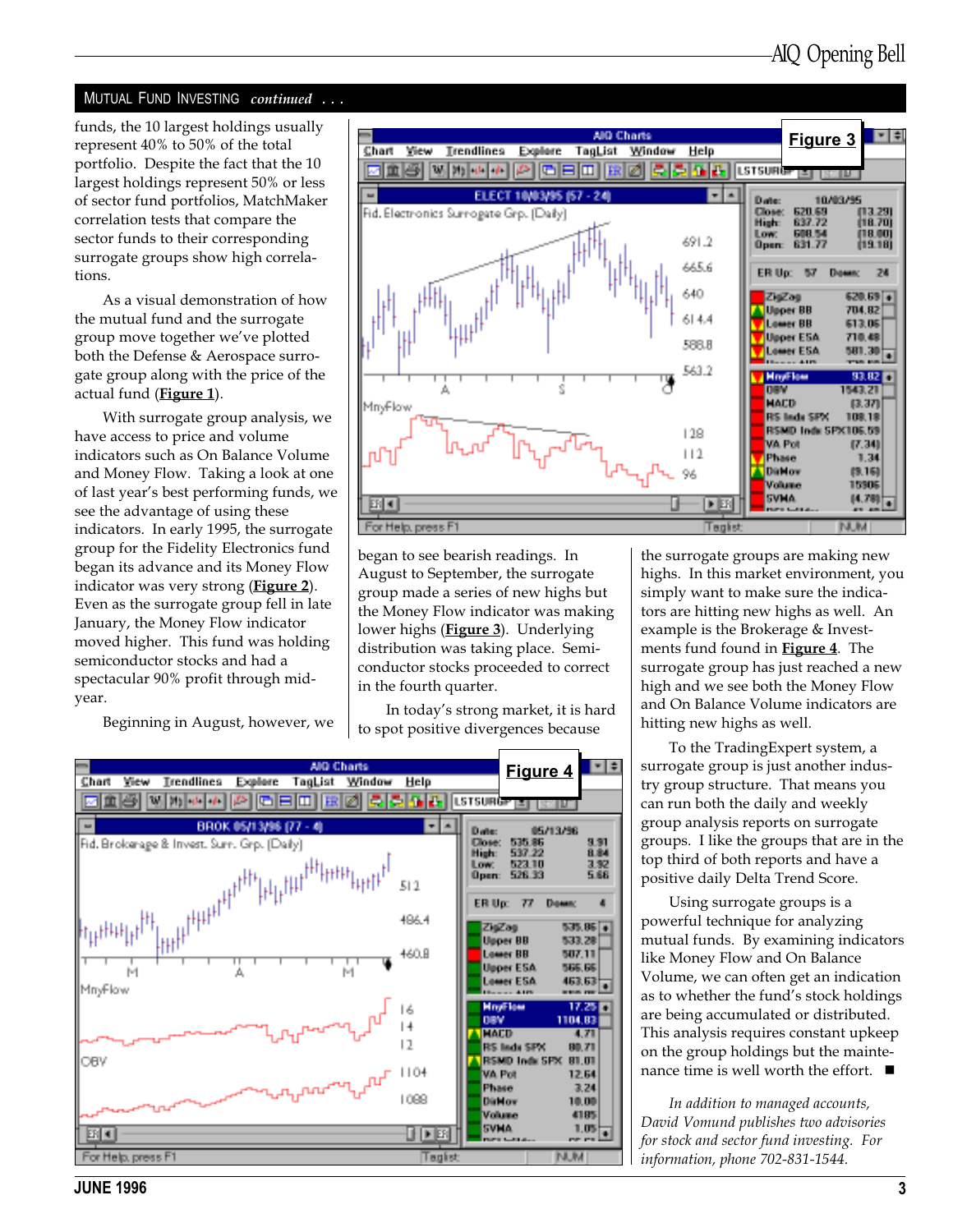## AIQ Opening Bell

### FUNDAMENRAL ANALYSIS



#### STEVE HILL

This article is not intended to promote the validity of function mental analysis, but merely examine some of the ways AIQ's promote the validity of fundamental analysis, but merely to fundamentals module can be incorporated into the technical side of TradingExpert for Windows. Although TradingExpert is primarily a technical analysis-based system, Fundamentals for TradingExpert provides a means for users to include fundamentals in their daily trading decision processes.

By Steve Hill

#### Overview of AIQ's fundamentals module

Fundamentals for TradingExpert allows the AIQ user to import fundamental data, to compute rankings for specific items of fundamental data, and to compute an overall AIQ Fundamental Rating for stocks. This overall AIQ

| Select Market Guide Strategy                                                                                                                                                                                                                                                                                                                                                                                                                                                                                                                                                                     | Figure 5 |  |  |  |  |  |  |  |
|--------------------------------------------------------------------------------------------------------------------------------------------------------------------------------------------------------------------------------------------------------------------------------------------------------------------------------------------------------------------------------------------------------------------------------------------------------------------------------------------------------------------------------------------------------------------------------------------------|----------|--|--|--|--|--|--|--|
| Strategy<br>Description<br>Name                                                                                                                                                                                                                                                                                                                                                                                                                                                                                                                                                                  |          |  |  |  |  |  |  |  |
| M-DEBTH<br>- Stocks with high risk and high debt<br>- Stocks with low risk and low debt<br><b>M-DEBTL</b><br>- High Earnings growth with relatively low current P/E ratio<br>M-EARNH<br>- Low Earnings growth with relatively high current P/E ratio<br>M-EARNL<br>- Stocks with highest dividend<br><b>M-HIDIU</b><br>- Non-Profitable stocks which follow the market<br>M-LOSSM<br>- Profitable stocks which follow the market<br>M-PROFM<br>M-STRNG<br>- Stocks w/stronq fund. and are more volatile than the market<br>- Stocks w/weak fund. and are more volatile than the market<br>M-WEAK |          |  |  |  |  |  |  |  |
| Select Strategy<br>Cancel                                                                                                                                                                                                                                                                                                                                                                                                                                                                                                                                                                        | Help     |  |  |  |  |  |  |  |

AIQ'S FUNDAMENTALS MODULE CAN BE

A POWERFUL FILTERING TOOL

rating, which combines data items weighted according to a user-selected fundamental strategy, provides a quantitative measure of the fundamental attractiveness of a stock.

The Fundamentals for TradingExpert module allows download of fundamental data from all three  $AIQ$ -compatible data services  $-$  Dial/ Data, Interactive Data Corporation, and Telescan. After fundamental data is downloaded and the field rankings and the overall AIQ Fundamental Ratings are generated, TradingExpert provides a number of ways for users to access and utilize fundamentals. These include:

- Current fundamental data for stocks is displayed at any time on the TradingExpert stock charts by simply pressing the " $F$ " key. Displayed data includes the user's specified fundamental data fields, the data values and their rankings, and the AIQ Fundamental Rating for the stock.
- A Fundamental Report is produced that lists stocks with the highest overall Fundamental Ratings.
- Users are allowed to build lists of stocks from the Fundamental Report. These lists provide a quick and easy way to view the charts of fundamentally attractive stocks.
- The AIQ overall Fundamental Rating or the rank of a particular data item (field) may be displayed on most TradingExpert reports through the User Report Code (URC). The fundamental URC also appears on the Master Ticker List.

| <b>Criteria for Selected Fields:</b>                                                                                                  |                                                                                 |                       | Figure 6<br><b>BR</b>                                                          |
|---------------------------------------------------------------------------------------------------------------------------------------|---------------------------------------------------------------------------------|-----------------------|--------------------------------------------------------------------------------|
| Sellected Field                                                                                                                       | Sert.<br>firster.                                                               | Esting<br>Weight      |                                                                                |
| (gear to date)<br><b>X change</b><br>EFS.<br>EPS & change<br>Grouth rate & (EPS)<br>Growth rate (EFS # pears)<br>Price/Earnings Ratio | <b>Bescending</b><br><b>Descending</b><br>(sear ago)<br>Descending<br>Accouding | 48<br>長目<br>18<br>18. |                                                                                |
| <b>Source For Ranking</b><br><sup>2</sup> Master Ticker List<br><b>Citizen List</b><br>C Seoter<br><b>C</b> Brown                     | When sanking by Uper List.<br>Sector, or Group, use list:<br><b>AUTIK</b>       |                       | Set Bank or Bance for Field<br>Set User Report Codes<br>View Valid Data Ranges |
| <b>OK</b>                                                                                                                             | Cancel                                                                          |                       | Help                                                                           |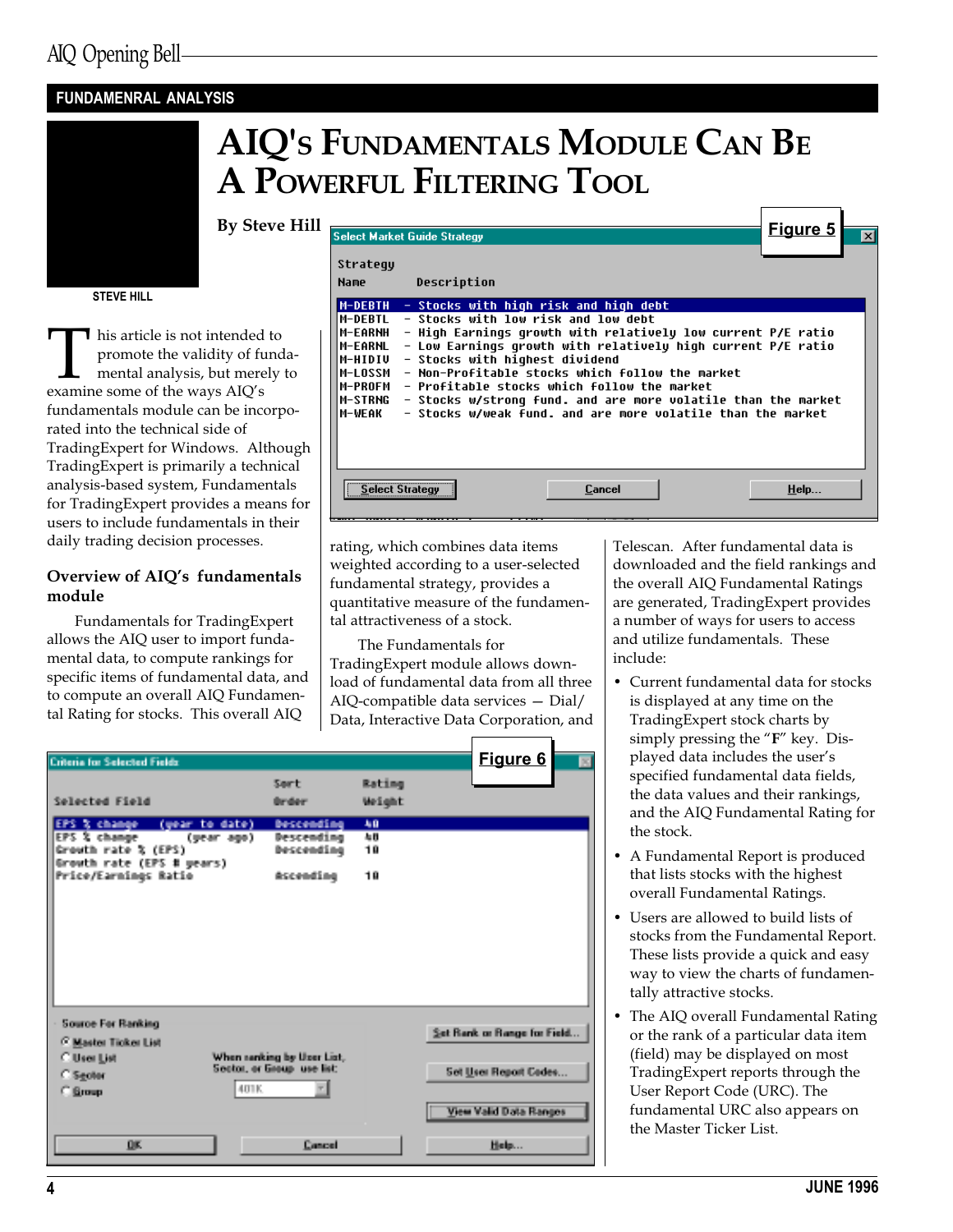#### FUNDAMENTAL ANALYSIS continued ...

All three AIQ-compatible data services provide the same 24 fundamental data items (or fields) which are obtained from Market Guide, a major supplier of fundamental data. Dial/ Data users have the option of selecting from 47 additional data items. Telescan offers any of the Telescan ProSearch data items in addition to the 24 fundamental fields on the Market Guide list.

 For the example analysis discussed in this article, only the 24 Market Guide fields will be used.

#### Preset fundamental strategies

You can use the functions of Fundamentals for TradingExpert to create a strategy and track any of the fundamental data items available from the data services. However, if you are

| High Eamings growth with relatively low current P/E ratio (M-<br>Phelps Dodge Corp (PD)                         | Rating:                                  |                    | Figure 7<br>フフフ    | 図 |
|-----------------------------------------------------------------------------------------------------------------|------------------------------------------|--------------------|--------------------|---|
| Field                                                                                                           | Value 0.                                 |                    | <b>Rank</b>        |   |
| EPS X obabge - (vear to date)<br>EPS X change<br>(year ago)<br>Growth rate % (EPS)<br>Growth rate (EPS # years) | 48<br>9.<br>206.06<br>35.47<br>з.<br>.nn | ID).<br>(D)<br>(D) | 369<br>422<br>- 90 |   |
| Frice-Earnings Eatio                                                                                            | 6.55                                     | få) –              | 994                |   |
|                                                                                                                 |                                          |                    |                    |   |
|                                                                                                                 |                                          |                    |                    |   |
|                                                                                                                 |                                          |                    |                    |   |
| <b>OK</b><br><b>Print</b>                                                                                       |                                          | High-              |                    |   |

| <b>Q'</b> Fundamentals for TradingExpert     | Figure 8<br>$\overline{\Box}$                                                             |
|----------------------------------------------|-------------------------------------------------------------------------------------------|
| Fundamentals Report Help                     |                                                                                           |
| 面図<br>畾<br>۱m<br>ad)<br>⊫                    | 8 F                                                                                       |
|                                              |                                                                                           |
|                                              | Strategy: M-EARNH - High Earnings growth with relatively low current P/E ratio (05/29/96) |
| <b>TICKER</b>                                | OVERALL FUNDAMENTAL RATING                                                                |
| PD.<br>999<br><b>CSCO</b><br>985             |                                                                                           |
| LUV<br>876                                   |                                                                                           |
| 816<br>AMAT                                  | $\vert x \vert$<br><b>Build List from Fundamental Report</b>                              |
| 0RX<br>708                                   |                                                                                           |
| CFL<br>648<br>603                            |                                                                                           |
| CMB<br>LSI<br>498                            | <b>EPS-5-29</b><br>ListName:                                                              |
| <b>MER</b><br>447                            |                                                                                           |
| 427<br>MU                                    | <b>Symbols</b>                                                                            |
| GWF<br>414                                   | C All Symbols from Fundamental Report                                                     |
| 385<br>UCL<br>372<br><b>TRV</b>              |                                                                                           |
| C<br>370                                     | C Selected Symbols from Fundamental Report                                                |
| <b>COMS</b><br>364                           |                                                                                           |
| 344<br>JPM                                   | $\Box$ Chart List after building                                                          |
| MDP<br>327                                   |                                                                                           |
| 283<br><b>UCM</b><br>GR.<br>271              | <b>OK</b><br>Cancel<br>Help                                                               |
| 262<br>MDT                                   |                                                                                           |
| CSX<br>261                                   |                                                                                           |
| 246<br>PVN                                   |                                                                                           |
|                                              |                                                                                           |
| For Help, press F1                           |                                                                                           |
|                                              |                                                                                           |
|                                              |                                                                                           |
| Ell Daily Relative Strength - Streng 5/28/56 | <u>Figure 9</u><br>回风                                                                     |
| <b>Relative Strength ST</b>                  |                                                                                           |
|                                              | 61050*****                                                                                |
| Tuckson<br>Stock                             | <b>TS DTS</b><br>DTS<br>896 Frice I<br>30. Bra<br>13.<br><b>Beauer</b>                    |

| <b>ASTOV</b> | Andrew Corp.          | Z3  | 535/B   | IJТ | 33 | RТ   | TELEQUIP        | 82  | па   | EP5167        | ia.          |
|--------------|-----------------------|-----|---------|-----|----|------|-----------------|-----|------|---------------|--------------|
| TLAB         | Tellabelino           | 16  | 521/4   | RΙ  | शत | κĪ   | <b>TELEQUIP</b> | 82  | па   | <b>EP5231</b> |              |
| <b>NEUE</b>  | Nike Ing at B.        | 13  | BB 3/B  | 2   | 34 | σI   | <b>DONSHUES</b> | 83  | 13.  | EP5144        |              |
| <b>CSCO</b>  | Depo Systems Inc.     | 12. | 55.7/B  | Ш   | 32 | Ы    | <b>COMPLANS</b> | 71  | ПM   | EF5350        |              |
| <b>SUMM</b>  | Sun Microsystems Inc. | 11  | 54      | g   | 38 | 2    | <b>DOMPNIN</b>  | BBT | 2.   | <b>EPS237</b> |              |
| <b>A5N</b>   | Alco Standard Corp.   |     | 631/B   |     | 33 | ū    | <b>DIVOFERS</b> | 33  | 叫    | EP5126        |              |
| SRv          | Service Corp Intl.    | 10  | DD 7/18 | σ   | 33 | σ    | <b>FUNERALS</b> | 81  | па   | EP5115        |              |
| SNT          | Sonatino.             |     | 433/4   | n   | bо | 1231 | <b>OLFFIDDS</b> | 44  | 1281 | EP5121        | <b>Sept.</b> |
|              |                       |     |         |     |    |      |                 |     |      |               |              |

|                |                       |     |                |    |     |     | <b><i><u><u><b>Street Bill</b></u></u></i></b> |     |               |                |  |
|----------------|-----------------------|-----|----------------|----|-----|-----|------------------------------------------------|-----|---------------|----------------|--|
| Tipker         | Sloeg.                |     | RSR Price XChg |    | TS. | PI5 | Бавши                                          |     | <b>15 DTS</b> |                |  |
| <b>SUNW</b>    | Sun Microsystems Inc. | 29. | - 64           | 9  | 98  | 2.  | <b>DOMPMET</b>                                 | m   |               | <b>ME1493N</b> |  |
| <b>NEE</b>     | Nikeling of B         | 29. | <b>MARTIN</b>  | 21 | 94  |     | ET KOZMITI SI                                  | 89. |               | ns 1434        |  |
| nsna 1         | Coppe Systems Inc.    | 24. | 电输药            | m  | 92  |     | <b>BILCOMPLANS</b>                             | 71  |               | TIN 19861      |  |
| <b>ALCOHOL</b> | Andrew Corp.          |     | 24 53578       | m  | 93  |     | <b>MALANTA</b>                                 | 82  |               | TIN BERTIN     |  |
| 日程             | Service Corp Intl.    | 17. | 55778          | ū  | 99  |     |                                                | 81  |               | nki 1451.H     |  |
| 真空真            | Alco Standard Corp.   | 17. | 631/B          |    | 99  |     | KNGGE                                          | 93  |               | <b>MEESTAL</b> |  |
| <b>HDP</b>     | Meredih Corp.         | 16. | 461/2          | mп | 62  |     | <b>BOT NEGREAD</b>                             | 98  | m.            | ∎a≦SMJ         |  |
|                |                       |     |                |    |     |     |                                                |     |               |                |  |

not sure which fields you want to track, you can use one of the preset fundamental strategies furnished with Fundamentals for TradingExpert.

To use one of these preset strategies, you simply select a strategy from a list available for your data service. The description listed for each strategy gives you a good idea of the type of stock that the strategy is designed to search for (i.e., give the highest fundamental ratings to).

The Market Guide strategy M-EARNH - High earnings growth with relatively low current P/E ratio - is one of the Market Guide strategies furnished with the program and is also the default Market Guide strategy. The other Market Guide strategies are displayed in **Figure 5**.

This M-EARNH strategy combines the rankings of several of the Market Guide EPS growth fields and the Market Guide P/E ratio field. AIQ's Fundamental Rating, which is computed from the rankings of the strategy's fields and their assigned weights, gives a measure of fundamental attractiveness with respect to this particular fundamental strategy.

With this one strategy selected, we will illustrate two different ways of utilizing the fundamentals module as a compliment to the TradingExpert for Windows program.

Fundamental Analysis continued on page 6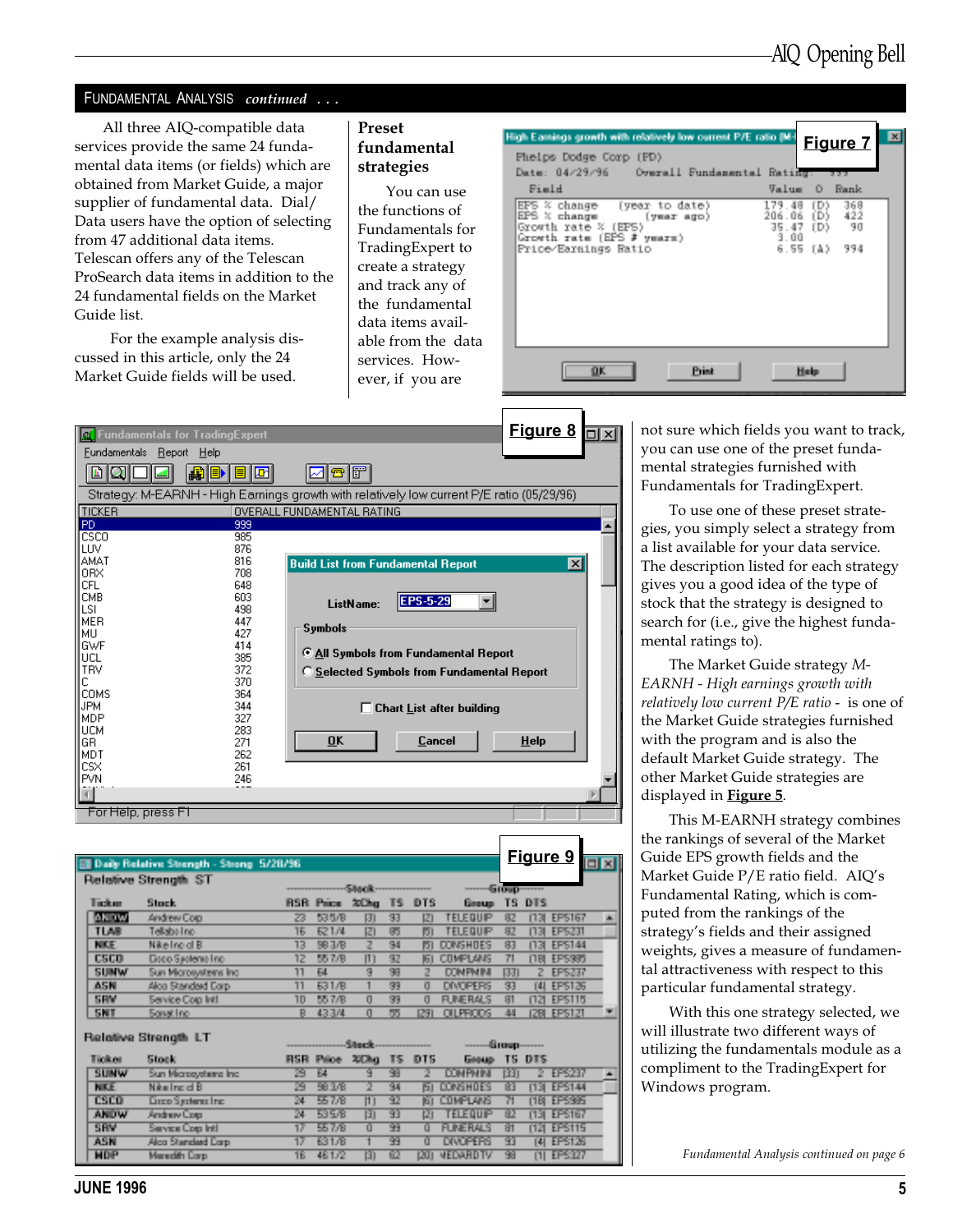#### FUNDAMENTAL ANALYSIS continued . . .

#### Using fundamentals as an initial filter

The M-EARNH strategy is comprised of the fields listed in **Figure 6**. With this strategy, we are seeking to assign the highest AIQ Fundamental Rating to the stock with the best earnings per share performance hence the sort by descending value in Figure 6 next to the EPS related fields. (Descending means that the highest numerical value is placed at the top.)

Some consideration is also given to the price\earnings ratio. This field is ranked in *ascending* order (i.e., the highest value is placed at the bottom). In this case, the lowest P.E. ratio receives the highest ranking for this field ( a high EPS combined with a low current stock price would yield a high rank for this field).

Continuing with our example, we compared each stock against all others in the Master List. An overall User Report Code was also assigned to enable tracking of the AIQ Fundamental Rating within the Reports and Data Manager modules.

Figure 8 shows the automatically generated Fundamental Report (Ticker and Overall Fundamental Rating columns at left). Listed are the stocks with the highest overall Fundamental Ratings computed from this strategy.

**Figure 7** shows the results for the top stock in the report, Phelps Dodge Corp (PD). Note the absolute Value for each of the fields and then, in the Rank column, where that value ranked compared to the values of all other stocks. The overall Fundamental Rating is calculated by combining the weighted ranks of all fields.

Having computed an overall AIQ Fundamental Rating for all stocks in the Master Ticker List, the Fundamental Report shown in **Figure 8** now lists in descending order the top 50 stocks in the database based on this strategy. Using the Build List function from the Fundamentals module, we can put these stocks into a list. It is then an easy matter to change the Global Criteria settings in Reports from All Tickers to



just tickers in this newly built fundamental list. Reports are then generated in order for us to have a complete technical breakdown of just the stocks that meet our fundamental criteria.

Figure 9 displays the AIQ Relative Strength - Strong report, generated on the fundamental list that we built. Note the Fundamental Ratings (User Report Codes) in the far right column. These ratings appear in all AIQ stock reports.

| High Earnings growth with relatively low current P/E ratio (M-EAF Figure 11                                |                                                  |     |             | k |
|------------------------------------------------------------------------------------------------------------|--------------------------------------------------|-----|-------------|---|
| Alex Brown Inc (AB)                                                                                        |                                                  |     |             |   |
| Date: 05/03/96 Overall Fundamental Rating:                                                                 |                                                  | 541 |             |   |
| Field                                                                                                      | Value O Rank                                     |     |             |   |
| EPS % change (year to date)<br>EPS % change (year ago)<br>Growth rate % (EPS)<br>Growth rate (EPS # years) | 128.60(D)<br>$128.60(D)$ 293<br>18.28(D)<br>3.00 |     | 292<br>- 78 |   |
| Price/Earnings Ratio                                                                                       | $7.79(A)$ 961                                    |     |             |   |
| <u></u><br><b>Print</b>                                                                                    | <b>Help</b>                                      |     |             |   |

| High Earnings growth with relatively low current P/E ratio (M-EAF                                             |                                                      | <u>Figure 12,</u> |  |
|---------------------------------------------------------------------------------------------------------------|------------------------------------------------------|-------------------|--|
| A B R Info Services Inc Com (ABRX)                                                                            |                                                      |                   |  |
|                                                                                                               |                                                      |                   |  |
| Field                                                                                                         | Value O Rank                                         |                   |  |
| EPS $\%$ change (year to date)<br>EPS % change (year ago)<br>Growth rate % (EPS)<br>Growth rate (EPS # years) | 51.22 (D)<br>$60.32(D)$ 263<br>36.66 (D) 101<br>3.00 | 329               |  |
| Price/Earnings Ratio                                                                                          | 178.03 (A) 911                                       |                   |  |
| Print                                                                                                         | Help                                                 |                   |  |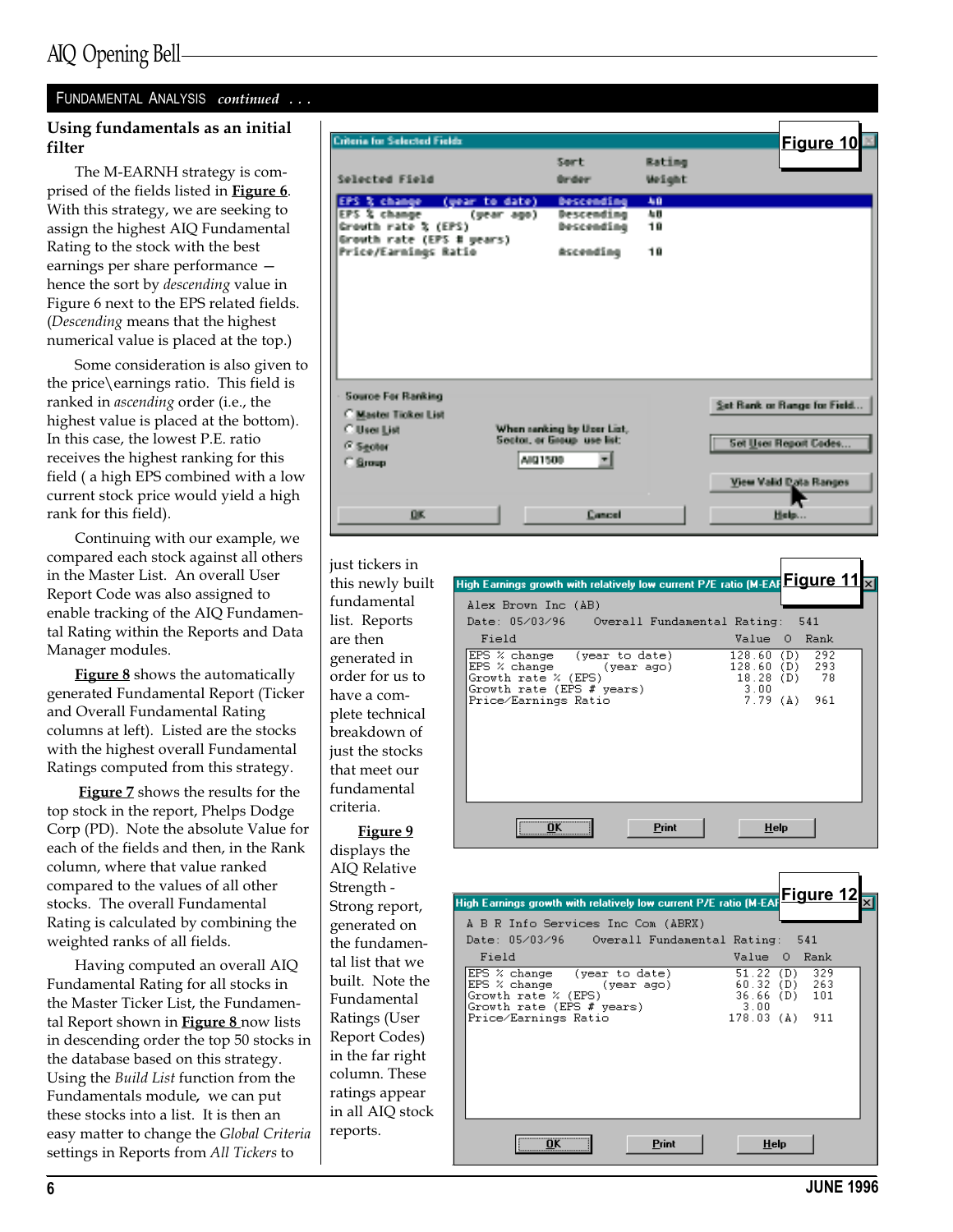#### FUNDAMENTAL ANALYSIS continued ...

#### Using fundamentals as part of top down analysis

Using the same strategy, M-EARNH, we will now illustrate a second method for using fundamentals in our stock selection strategy.

As shown in **Figure 10**, we have changed the Source for Ranking from the Master Ticker List to sectors within the AIQ 1500. This will perform the same ranking as before. However stocks are compared against other stocks within the same sector and ranked accordingly.

In this case, we are primarily interested in obtaining the Fundamental Rating for as many stocks as possible within the group\sector structure. The User Report Code is again used to track the rating.

From the middle of the Fundamental Report that was produced, I selected two stocks, ABRX and AB. Both of these stocks have the same Fundamental Rating (Figure 11 and Figure 12), even though AB outperformed ABRX by more than 2 to 1 in two of the EPS fields.

The reason for this is that AB is measured relative to all other stocks within its sector (Financial) and ABRX is measured against all other stocks within its sector (Miscellaneous).

Using this second approach as part of a top down analysis, the stock that you eventually select using technical analysis can be confirmed (or not confirmed) by how its fundamentals stack up against the other stocks in its sector.  $\blacksquare$ 

#### MARKET REVIEW

There were two signals in the<br>month of May. On May 2 there was a 100 down signal. This was a continuation of the April 17 sell signal. The market continued its small correction until May 8 when a 99 buy was registered. This came one day after the market low!

At the time of the buy signal, the Dow and the S&P 500 were at the bottom of a three month trading range. Within the next four days, the S&P 500 rose 20 points and broke above its trading range. By the end of the month, the market was testing its breakout level but no sell signal was registered.  $\blacksquare$ 

D.V.

#### STOCK DATA MAINTENANCE

| <b>Stock</b>              | Ticker      |                         | Split/Div. Approx. Date | Stock                        | Ticker       |                 | Split/Div. Approx. Date |
|---------------------------|-------------|-------------------------|-------------------------|------------------------------|--------------|-----------------|-------------------------|
| Oakwood Homes             | OH          | 2:1                     | 06/03/96                | HBO & Co                     | <b>HBOC</b>  | 2:1             | 06/11/96                |
| Champion Ent.             | <b>CHB</b>  | 2:1                     | 06/03/96                | Johnson & Johnson            | JNJ          | 2:1             | 06/12/96                |
| Zytec Corp                | <b>ZTEC</b> | 2:1                     | 06/04/96                | SDL Inc.                     | SDLI         | 3:2             | 06/13/96                |
| Avon Prod.                | AVP         | 2:1                     | 06/04/96                | Hanna (MA)                   | <b>MAH</b>   | 3:2             | 06/17/96                |
| <b>Stanley Works</b>      | <b>SWK</b>  | 2:1                     | 06/04/96                | PhyCor                       | PHYC         | 3:2             | 06/17/96                |
| Astoria Fin'l             | <b>ASFC</b> | 2:1                     | 06/04/96                | Ciber Inc.                   | <b>CIBR</b>  | 2:1             | 06/17/96                |
| Wackenhut                 | WAK         | 2:1                     | 06/04/96                | Barry (RG)                   | RGB          | 5:4             | 06/18/96                |
| Regis Corp                | <b>RGIS</b> | 3:2                     | 06/05/96                | Zoltek Cos                   | <b>ZOLT</b>  | 2:1             | 06/18/96                |
| Res-Care                  | <b>RSCR</b> | 3:2                     | 06/05/96                | Fulcrum Tech                 | <b>FULCF</b> | 2:1             | 06/20/96                |
| Thermo Electron           | <b>TMO</b>  | 3:2                     | 06/06/96                | Cullen Frost Bankshares CFBI |              | 2:1             | 06/24/96                |
| Monsanto Corp.            | <b>MTC</b>  | 5:1                     | 06/06/96                | Gentex Corp                  | <b>GNTX</b>  | 2:1             | 06/24/96                |
| Logans Roadhouse          | <b>RDHS</b> | 3:2                     | 06/06/96                | <b>Stewart Enterprise</b>    | <b>STEI</b>  | 3:2             | 06/24/96                |
| Xerox Corp                | <b>XRX</b>  | 3:1                     | 06/07/96                | United Asset Mgmt.           | <b>UAM</b>   | 2:1             | 06/24/96                |
| Robert Half               | RHI         | 2:1                     | 06/10/96                | Tetra Tech                   | <b>WATR</b>  | 5:4             | 06/24/96                |
| Westell Tech              | <b>WSTL</b> | 2:1                     | 06/10/96                | ServiceMaster LP             | <b>SVM</b>   | 3:2             | 06/25/96                |
| Vishay Intertech          | VSH         | $5\%$                   | 06/10/96                | Wireless Telecom             | WTI          | 2:1             | 07/01/96                |
| Printronix Inc.           | <b>PNTX</b> | 3:2                     | 06/11/96                |                              |              |                 |                         |
| <b>Trading Suspended:</b> |             |                         |                         | <b>Ticker/Name Change:</b>   |              |                 |                         |
| Andros (ANDY)             |             | Integra Financial (ITG) |                         | Panhandle Eastern (PEL)      | to           | PanEnergy (PEL) |                         |

#### The following table shows past and future stock splits and large dividends:

Dimark Inc. (DMK) Loral Corp (LOR)

Gerity Oil & Gas (GOG) Western Waste Inds (WW)

Philip Env. (PENVF) to Philip Environmental (PEV)

Lear Seating Corp (LEA) to Lear Corp (LEA)